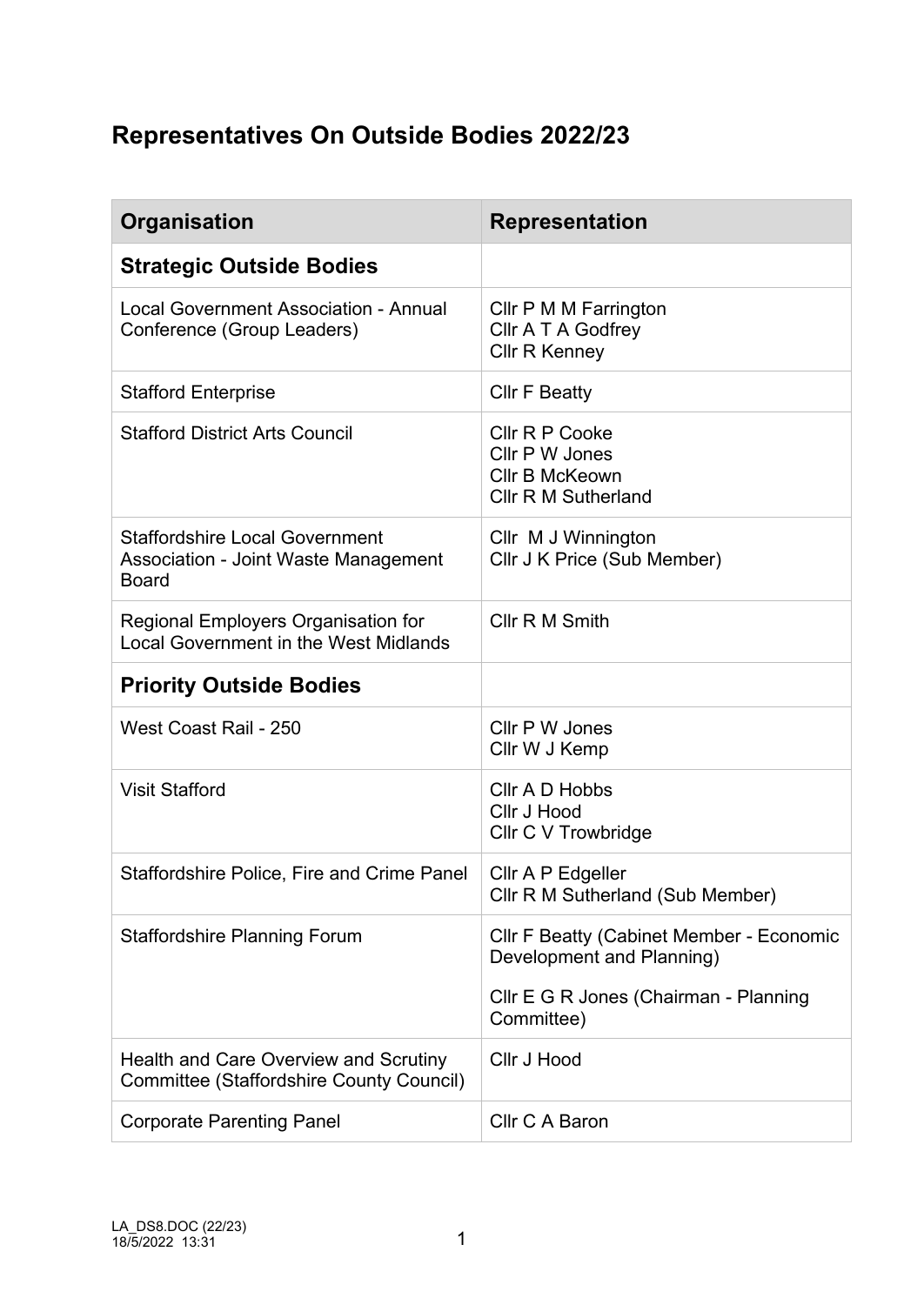| <b>Organisation</b>                                                                             | <b>Representation</b>                                                             |
|-------------------------------------------------------------------------------------------------|-----------------------------------------------------------------------------------|
| <b>Community Outside Bodies</b>                                                                 |                                                                                   |
| <b>Stafford United Charities Trustees</b>                                                       | Mayor (ex officio)<br><b>CIIr B M Cross</b><br>Cllr A M Loughran<br>Cllr J M Pert |
| <b>Stafford Borough Horticultural Committee</b><br>(Allotments)                                 | Cllr A R G Brown<br>Cllr B McKeown<br><b>Cllr A Nixon</b><br>Cllr J A Nixon       |
| <b>Stafford Borough Horticultural Show</b><br>Committee                                         | Cllr R M Smith                                                                    |
| <b>Best Kept Village Competition</b>                                                            | <b>CIIr R M Sutherland</b>                                                        |
| Joint Playing Fields Committee - Barlaston                                                      | Cllr E G R Jones                                                                  |
| Sir Graham Balfour High School<br><b>Management Liaison Group - Sports</b><br><b>Facilities</b> | <b>CIIr B M Cross</b>                                                             |
| Swynnerton Village Hall Management<br>Committee                                                 | Cllr R A James                                                                    |
| <b>Cotes and Standon Community Centre</b><br><b>Management Committee</b>                        | Cllr J M Pert                                                                     |
| <b>Colwich and Haywood Community</b><br>Association                                             | Cllr A G Cooper                                                                   |
| Council of Management of Broad Eye<br>Windmill (Stafford)                                       | Cllr C V Trowbridge                                                               |
| <b>Stafford Narrow Gauge Railway Society</b>                                                    | Cllr R M Smith                                                                    |
| <b>Walton (Stone) Community Centre -</b><br><b>Management Committee</b>                         | Mr S Walley                                                                       |
| West Midlands Reserve Forces and<br><b>Cadets Association</b>                                   | <b>CIIr B M Cross</b>                                                             |
| Mid-Staffordshire Bereavement Group -<br>Bereavement and Loss Support Group                     | <b>CIIr R M Sutherland</b>                                                        |
| Local Liaison Committee - Swynnerton<br><b>ROF Site</b>                                         | Cllr R A James                                                                    |